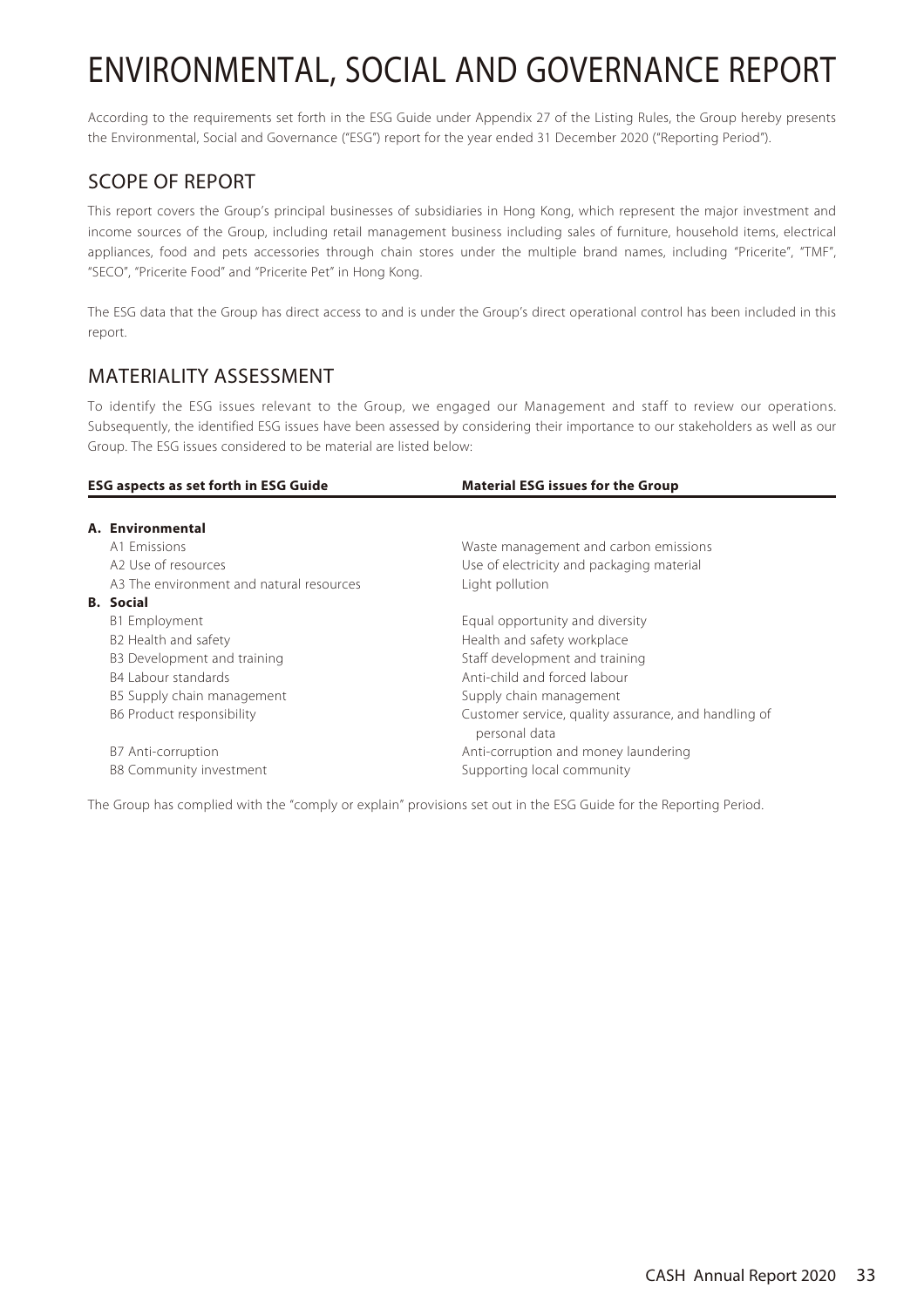# **A. Environmental**

The Group upholds the belief of "Green CASH" in our business activities. The purpose of "Green CASH" is to promote the practice of minimising the depletion of natural resources (i.e. timber, electricity, etc.), while saving part of the operating cost of the Group. The Group advocates the corporate social responsibility to be aware of environmental protection and natural resources conservation, and bring mutual advantages to both the society and the Group.

In 2020, Pricerite received Hong Kong Green Organisation Certificate and 2019 Hong Kong Green Organisation Certification – Wastewi\$e Certificate (Excellence level) from Environmental Campaign Committee. CASH was granted 2019 Hong Kong Green Organisation Certification – Wastewi\$e Certificate (Basic level). The awards recognised our efforts on environmental management, with continuously improving the performance on environmental protection.

During the Reporting Period, the Group did not note any cases of non-compliance relating to environmental laws and regulations in Hong Kong.

# **A1 Emissions**

# Waste management

Considering the principal business activities of the Group (i.e. retail management business), we have not produced a notable level of air or water pollutants.

We established environmental policies that introduce the desired environmental practices, and measurable objectives to our employees. To mitigate the impact of waste, the principles "reduce", "reuse" and "recycle" are applied. We are committed to promoting waste reduction at source, in the offices and retail stores. Waste should be properly handled and disposed by an authorised party to central waste processing facilities. Categorisation of waste is encouraged to facilitate efficient recycling.

Paper is considered the major form of waste generated by our offices and retail stores, of which, we consumed approximately 12,863.27 kg<sup>1</sup> (2019: 10,565.15 kg) during the Reporting Period.

To enhance our waste management techniques, we always monitor the latest environmental regulations, as well as market trends on new environmental practices. We continuously seek opportunities on improving the effectiveness of our current practices.

In our offices, we have set up waste separation facilities. We place recycle bags and tailor-made recycle bins designated for the collection of scrap paper, plastic bottles, aluminium cans, and recyclable toner cartridges. All of which, is later delivered to the recycling agents for further processing.

Paper consumption intensity is not considered as an applicable performance indicator due to our nature of business.

1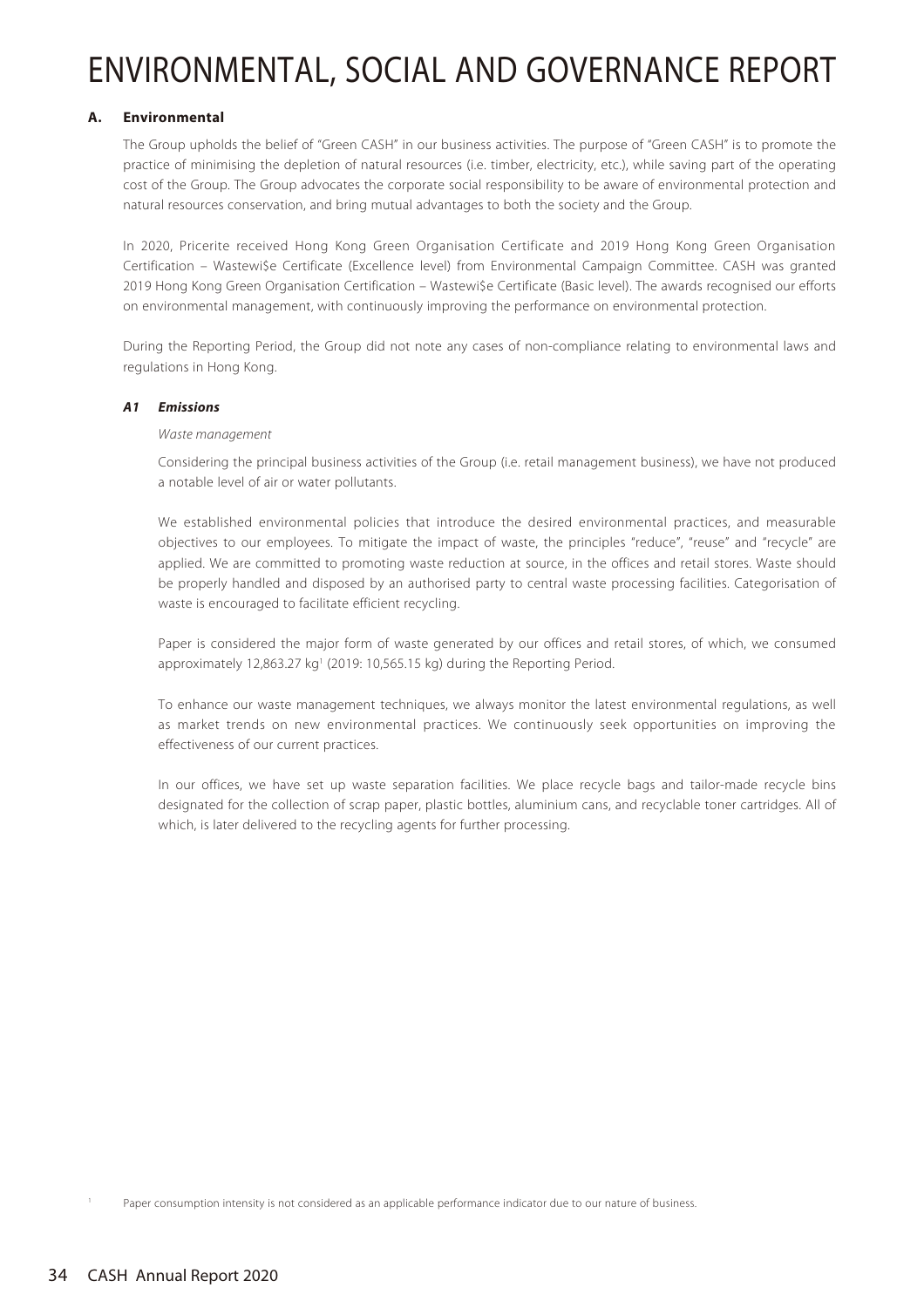In Pricerite retail stores, recycling bins are implemented to facilitate recycling for customers, and we have engaged qualified service providers for the collection and recycling on a regular basis.

The amount of recycling at our collection points in the Reporting Period is summarised as follows:

| <b>Issue</b>     | <b>Amount</b> |        | Unit   |
|------------------|---------------|--------|--------|
|                  | 2020          | 2019   |        |
|                  |               |        |        |
| Paper            | 4,683         | 14,810 | Кg     |
| Aluminium cans   | 654           | 921    | Pieces |
| Plastic bottles  | 722           | 623    | Pieces |
| Toner cartridges | 17            | 276    | Pieces |
| Battery          | 330           | 247    | Кg     |
| Lighting tube    | 498           | 1,386  | Pieces |
| Light bulb       | 999           | 497    | Pieces |

Apart from recycling, a series of programmes and activities have been launched to encourage the participation of our stakeholders towards waste management, which include:

- Implementing Green Information and Communication Technology (ICT) Platform including systems such as E-workflow and CASHARE (Group's intranet) to build a highly efficient "paperless, IT-driven and systematic" working environment;
- Achieving waste reduction goals set under Wastewi\$e Certificate recognition scheme;
- Purchasing paper made from the Programme for the Endorsement of Forest Certification (PEFC) and Forest Stewardship Council (FSC) certified plantations to minimise logging in natural forest;
- Posting a "Green message" as a reminder around the office;
- Using e-channels to disseminate corporate information;
- Installing electronic product catalogues and promotions in retail stores;
- Providing reusable utensils to office staff to reduce the use of disposable utensils;
- Recommending duplex or 2-on-1 page copying on recycled paper; and
- Applying used envelopes for internal document circulation.

No particular hazardous waste was noted in our business activities during the Reporting Period.

In recognising our achievement in waste reduction, the Group was granted the Wastewi\$e Certificate (Basic Level) and Pricerite was awarded the Wastewi\$e Certificate (Excellence Level) by Environmental Campaign Committee.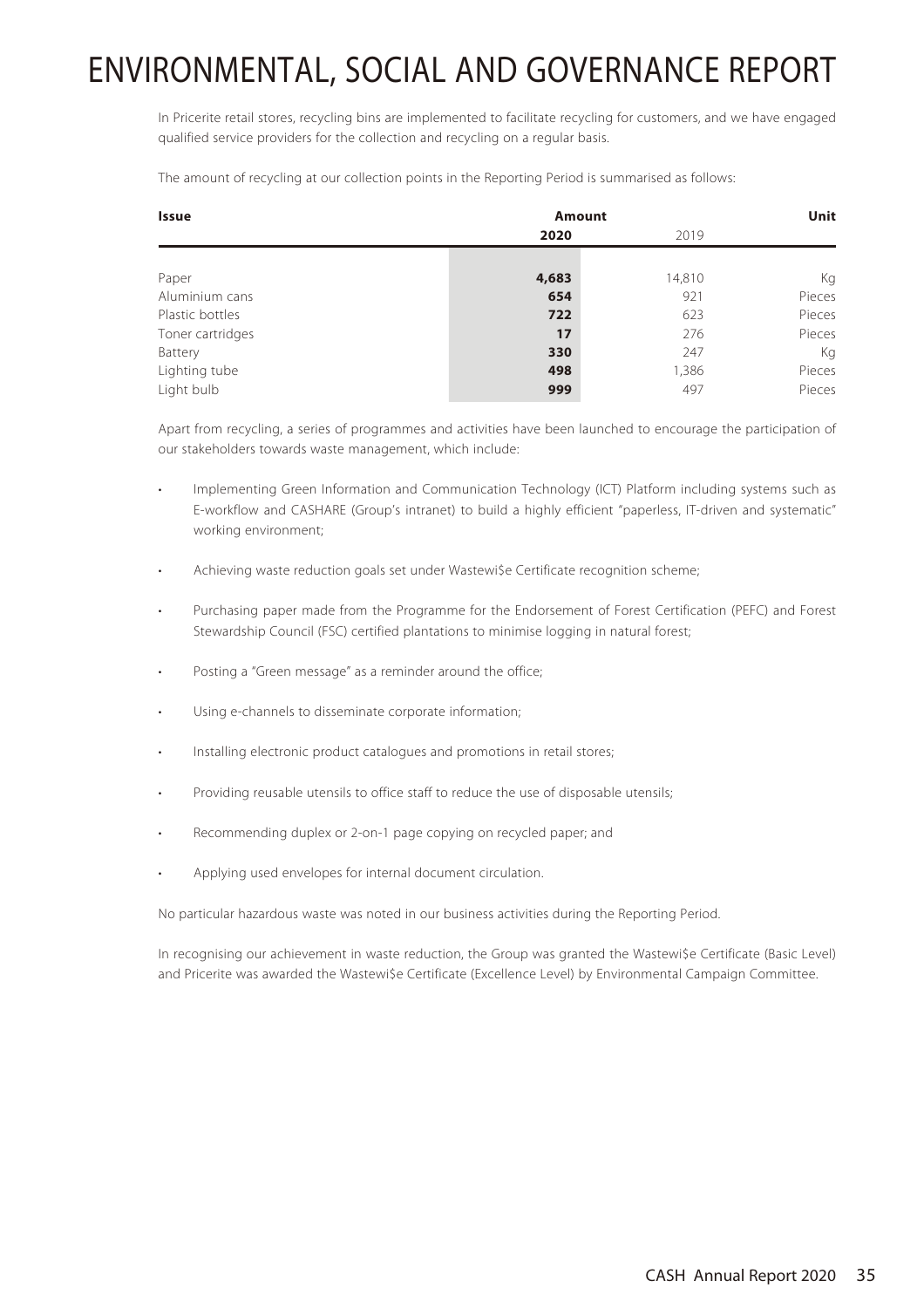#### Carbon emissions

The major source of our carbon emissions is the use of electricity. There were 2,515.05 tonnes (2019: 2,607.99 tonnes) of carbon dioxide equivalent (CO<sub>2</sub>e) generated<sup>1</sup> from our operations during the Reporting Period<sup>2</sup>. In order to reduce our carbon footprint, we have launched a series of programmes and activities. Please refer to the "A2 Use of resources" section below.

In the retail management business, transportation and deliveries of products are provided by external transportation service providers. To reduce the carbon emissions from the mobile transportation activities of our business partners, we aim to optimise the number of deliveries, which includes:

- Working closely with logistic partners in developing a better fuel-efficient transportation practice;
- Packing and loading products more efficiently to reduce the number of delivery journeys; and
- Continuously improving our transportation management system to achieve more efficient journey planning.

<sup>1</sup> The carbon emission was calculated with reference to the Greenhouse Gas Protocol, and the carbon conversion factors published by CLP Holdings Limited and HK Electric Investment Limited.

Carbon emission intensity is not considered as an applicable performance indicator due to our nature of business.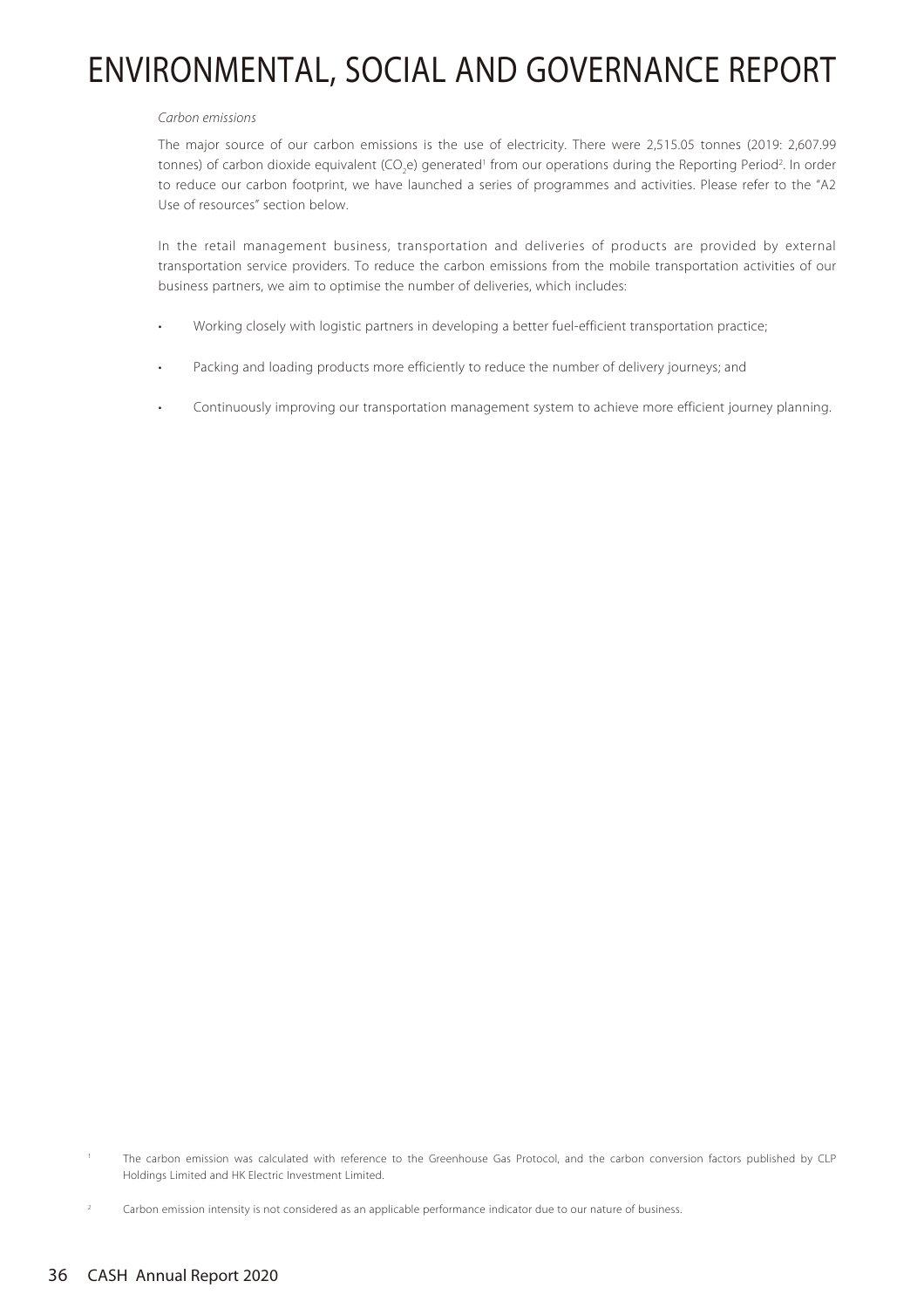# **A2 Use of resources**

### Use of electricity

Electricity is consumed during daily business operations in our offices and retail stores, through the use of indoor lighting, air-conditioning, functioning of office equipment, etc. During the Reporting Period, the total electricity consumption of the Group was 4,531,821 kWh<sup>1</sup> (2019: 4,738,659 kWh).

The Group has established guidelines on implementing green measures towards energy conservation:

- 1) Lighting
	- T5 energy-efficient lighting tubes have been installed in offices and retail stores;
	- Staff are encouraged to switch off lighting while they are off duty;
	- "Light-out" during lunch hour is highly recommended;
	- A lighting and energy conservation programme is implemented in retail stores, which strictly switches off all power after business or operating hours; and
	- Indoor lighting should be switched off if sufficient sunlight is available.
- 2) Office equipment
	- Computers and other electronic equipment should be switched off while they are not in use for energy conservation; and
	- Security guards patrol the offices at night to ensure all non-use equipment is switched off.

In addition to the aforesaid measures, Caring Committee sends messages related to "Green information" to staff with the aim to raise the consciousness of environmental protection. Furthermore, green posters have been framed along the corridor/pantries through which, the "green theme" of the environmental friendly atmosphere is promoted throughout the working space.

To enhance employee's awareness on low-carbon office and energy saving practices, we participated in "Earth Hour" events by turning off all non-essential lights for one hour at our retail stores and encouraged all staff to adopt the same practice at home.

1 Energy intensity is not considered as an applicable performance indicator due to our nature of business.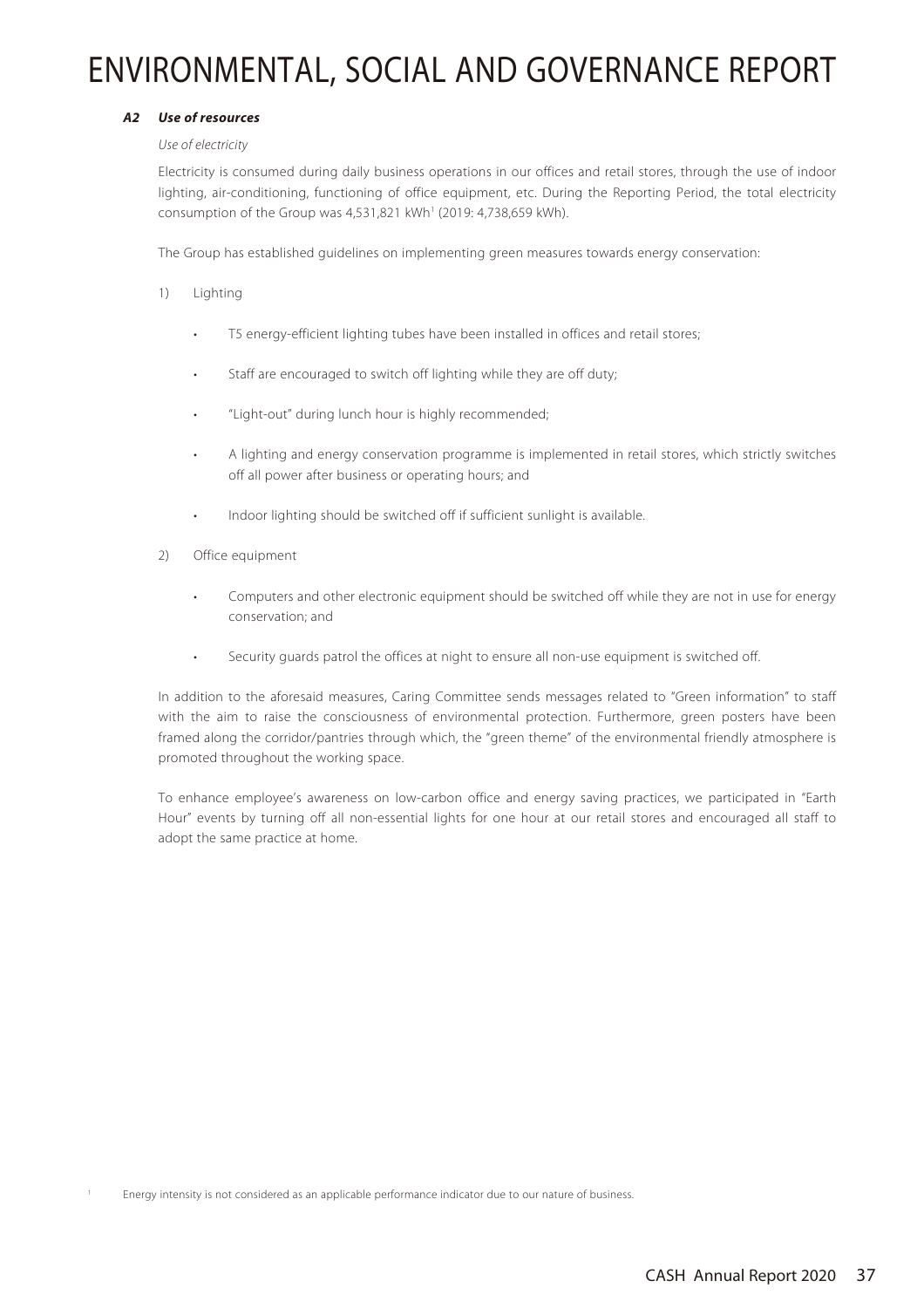#### Use of water

We do not consume significant amounts of water through our business activities. The majority of the water supply facilities are provided and managed by property managers on our rental premises, and the usage have been included in the management fees.

Although the water consumption is considered minimal, we also encourage saving by driving behavioural changes in the workplace. Green messages are posted in pantries and washrooms as reminders for using water efficiently.

### Use of packaging material

In the retail management business (i.e. Pricerite), packaging material is used for delivery of goods. The major packaging material used in the business is plastic bag, which is offered to customers upon request.

We strictly implement the Plastic Shopping Bag Charging enforced by the Government. Customers are required to pay a levy in requesting a plastic bag, hence restricting the consumption of plastic bags. Furthermore, promotion material of BYOB – Bring Your Own Bag is displayed in our retail stores to raise customer awareness in order to reduce plastic bag usage.

# **A3 The environment and natural resources**

The Group is committed to controlling its operations' impact on the environment and natural resources. In addition to complying with environment-related laws and incorporating the concept of environmental protection into internal management and daily operation activities, we continuously assess and control the potential impacts of our business activities on the environment.

### Light pollution

Due to the high building density in Hong Kong, external lighting at night may disturb nearby residents.

To reduce the impact of light pollution, Pricerite strictly follows the "Charter on External Lighting" which has been in effect since April 2016. Certain Pricerite's stores are committed to switching off decorative, promotional or advertising lighting, which affects the outdoor environment during the preset time (i.e. midnight to 7 am). This measure also helps reduce energy wastage.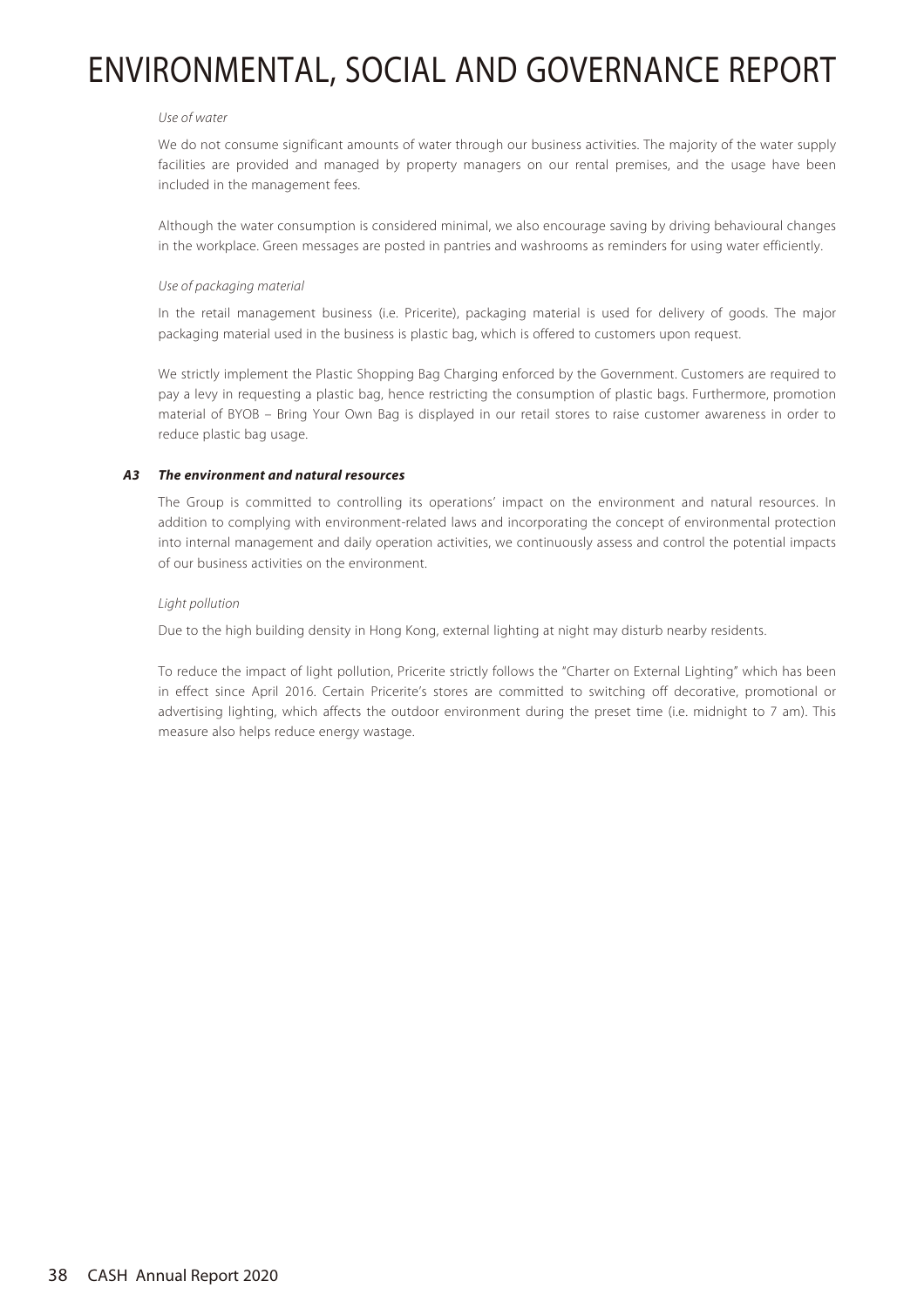# **B. Social**

# **B1 Employment**

Respect for the rights of everyone who works for us is fundamental to the sustainability of the Group and the communities in which we operate. Our commitment to operating with respect for individuals is reflected in all aspects of the Group's business operations and is integrated in our policies and relevant procedures. We are committed to providing a happy and family–friendly workplace.

The Employee Handbook is formulated to stipulate general practices and policies related to employment, compensation and benefits. To stay competitive, our base salaries are within industry norms, contributing to our ability to attract and retain highly skilled and motivated staff.

The Group is committed to developing, maintaining and supporting a culture of equality and diversity in employment, on the basis of age, race, colour, nationality, religious belief, disability, sexual orientation, political opinion and any other status protected by applicable legislations and ordinances. We believe that the diversity can enrich all employees by providing a more rewarding and less stressful environment. No one shall be discriminated at recruitment, selection, employment, compensation, transfers, promotion, training or development. Qualified individuals are employed to carry out our fiduciary duties based on their education, experience, and ability without discrimination.

Meanwhile, the Group introduces family-friendly employment practices, including offering family leave benefits and employee support schemes, providing fresh fruits, and organising health talks and joggling classes to promote employee well-being.

There were no non-compliance cases noted in relation to employment laws and regulations during the Reporting Period.

The total workforce of the Group is summarised as follows:

| Gender                 | No. of staff |      |
|------------------------|--------------|------|
|                        | 2020         | 2019 |
|                        |              |      |
| Male                   | 340          | 359  |
| Female                 | 437          | 438  |
| <b>Total</b>           | 777          | 797  |
| <b>Employment type</b> | No. of staff |      |
|                        | 2020         | 2019 |
| Full-time              | 620          | 668  |
| Part-time              | 134          | 126  |
| Temporary and contract | 23           | 3    |
| <b>Total</b>           | 777          | 797  |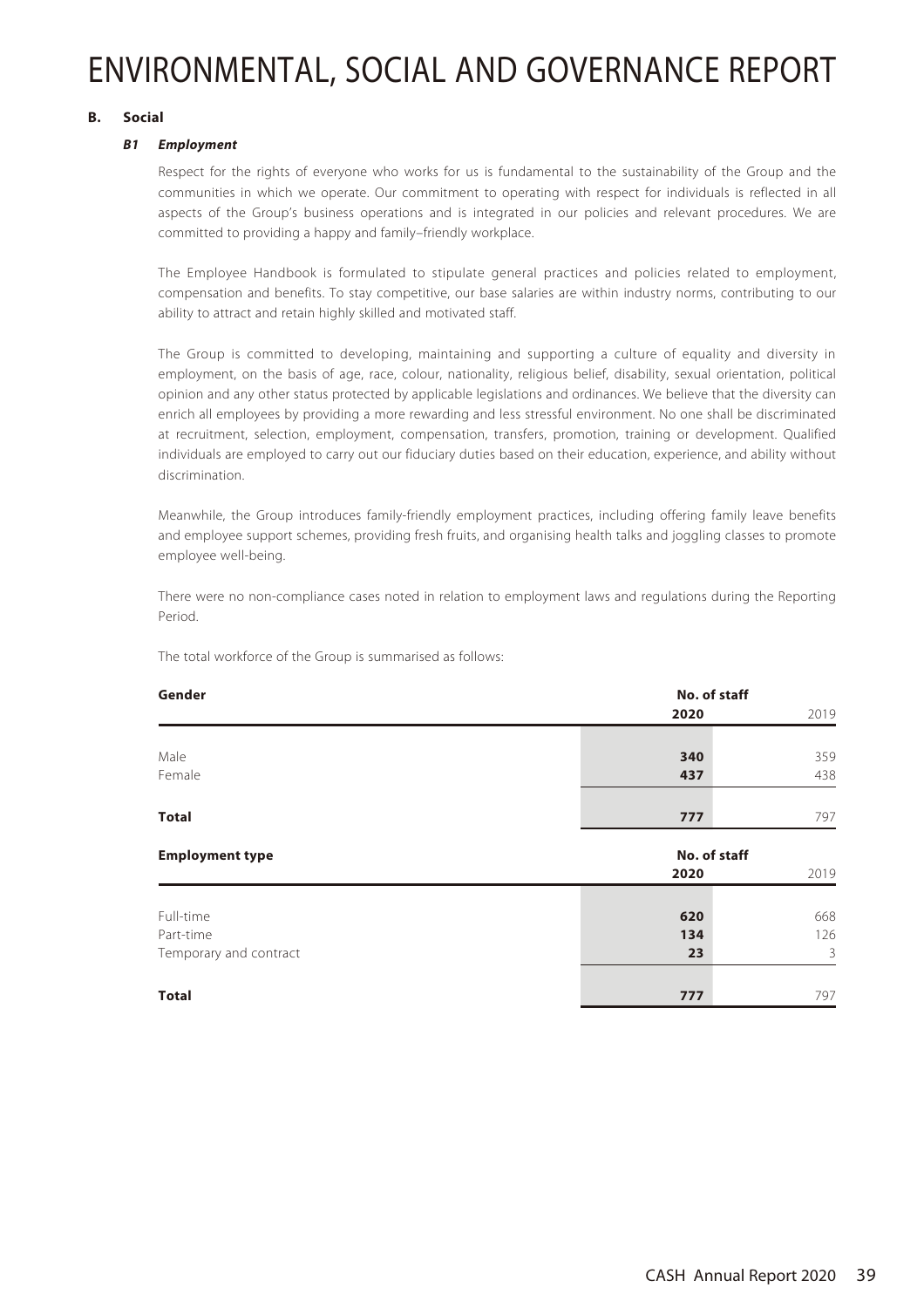| Age                   | No. of staff |      |
|-----------------------|--------------|------|
|                       | 2020         | 2019 |
|                       |              |      |
|                       | 183          | 189  |
|                       | 452          | 470  |
| $~14$<br>30-50<br>>50 | 142          | 138  |
|                       |              |      |
| <b>Total</b>          | 777          | 797  |

Note: The above statistics represents the number of employees at the end of the Reporting Period.

### **B2 Health and safety**

Ensuring the health and safety of our employees is an integral part of our business activities. Therefore, we are dedicated to maintaining a safe, hygienic and productive workplace by minimising the potential risk of accidents, injuries and exposure in relation to health risks. We ensure all employees are competent at work, and are given adequate training to comply with all local legislations and ordinances with regard to health and safety.

The Group did not violate any health and safety laws and regulations of Hong Kong during the Reporting Period.

Occupational health and safety record is maintained to ensure that a healthy and safe workplace is provided for our employees at all times. Preventive measures were undertaken with the use of appropriate office equipment as well as performing periodic office risk assessment to enhance workplace safety. We also regularly arrange flu vaccination, and free medical and dental check-ups for our employees.

### **B3 Development and training**

We are committed to ensuring that the talents, skills and abilities of our employees are recognised and are utilised to their full capacity. The Group has implemented various training policies and organised a number of training programmes aiming specifically at improving the skills and developing the talents of our employees and generally increasing the competitiveness, productivity and efficiency of the Group.

Our training programmes are developed based on business needs and competencies of employees. During the Reporting Period, we organised more than a hundred of in-house classes including training in areas such as knowledge on products, customer service, selling techniques, career orientation, presentation, communication, quality management, graduate development, Continuous Professional Training (CPT) of professional qualifications, and professional license examinations preparation.

#### **B4 Labour standards**

Our Group prohibits the use of all forms of forced labour. All legal regulations regarding employment of young persons whose age ranged between 15 and 18 shall be followed by the Group.

There were no material non-compliance issues noted regarding labour standards as required by related laws and regulations during the Reporting Period.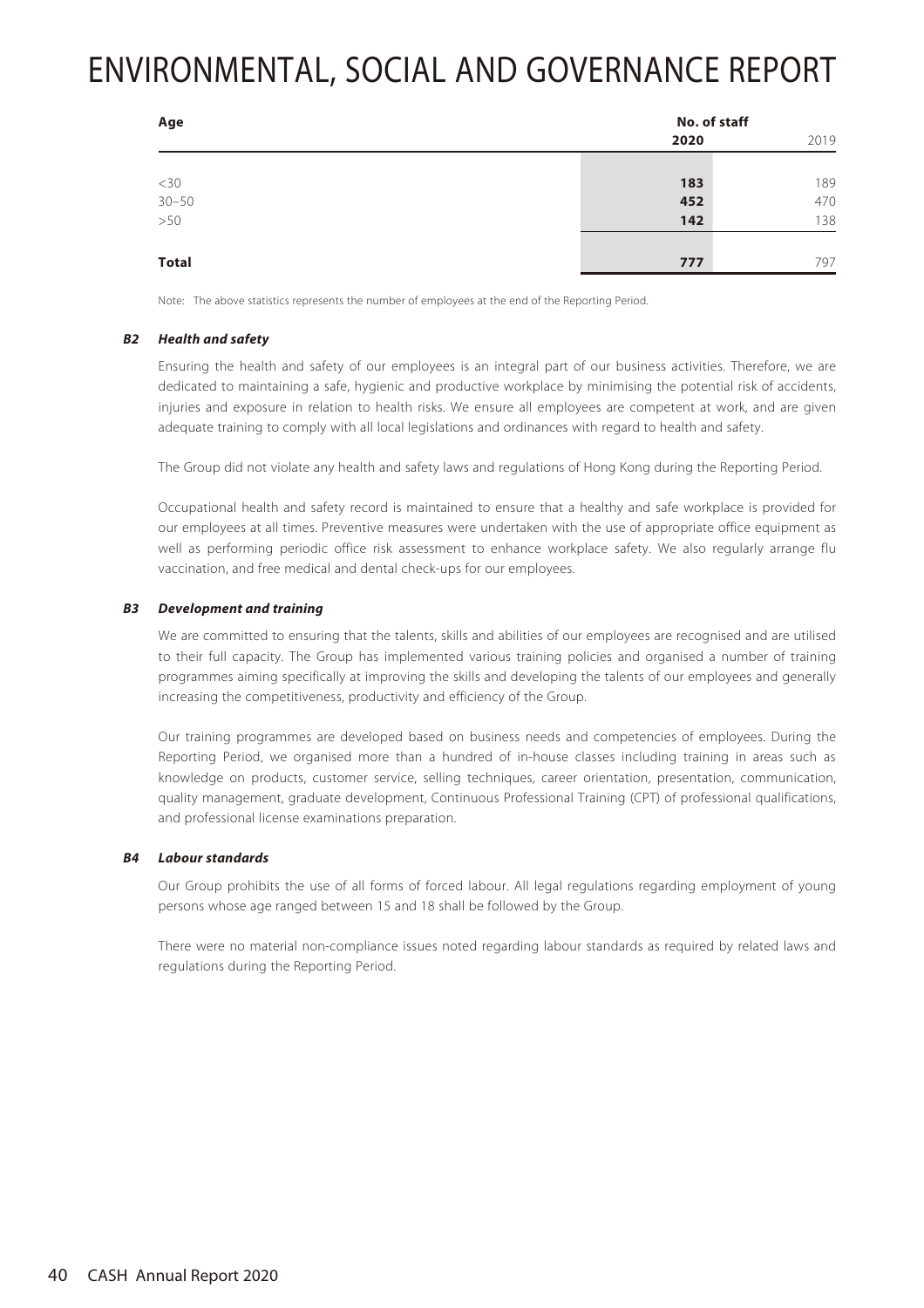# **B5 Supply chain management**

To support sustainability, our Green Supply Chain initiative applies strict environmental, social and ethical criteria to the suppliers of our business. We place high demands on suppliers and request them to comply with the same standards that have been set by the Group.

We have incorporated sustainability considerations into our sourcing and outsourcing practices, requiring suppliers to meet the basic standards. For example, all suppliers are expected to adhere to these basic principles:

- Operating as an equal opportunity employer, and recognising the right to collective bargaining, minimum and prevailing wages and benefits;
- Maintaining probity and accountability standards;
- Minimising discrimination against small and medium-sized enterprises and local vendors;
- Providing a healthy and safe working environment, not employing forced or child labour, and refraining from harassment or abuse of employees; and
- Supporting sustainable development, acting responsibly with regard to the environment, observing environmental criteria to conserve resources, minimising the negative environmental impact of production, application and disposal of products, and reducing the use of hazardous products as much as possible.

In the procurement process, we communicate with suppliers on their environmental and social responsibilities. The environmental friendliness of suppliers' practices and products are examined. Selected suppliers' performance is monitored through onsite factory assessments, quality reviews of products and customer feedback. Areas that do not adhere to the standard set forth by the Group are evaluated with the suppliers to identity opportunities to improve their current environmental and social practices.

# **B6 Product responsibility**

The Group is committed to providing reliable products and services, while acting responsibly and protecting the interests of various stakeholder groups. We take responsibility in offering reliable products and services, through our principal activity of retail management business, and in meeting stakeholders' expectations on quality and sustainability.

# Customer service

Satisfying our clients is our central focus. This principle guides all our activities and applies to all business divisions. The key elements are transparency and high-quality advice, which enable us to improve client satisfaction and achieve customer loyalty in the long term.

We aim to customise our solutions based on the unique needs of customers, in delivering sustainable value and fostering long-term relationship with our customers. During advertising, we ensure information and marketing materials are easily understood and provide all relevant information in facilitating the decision making of customers.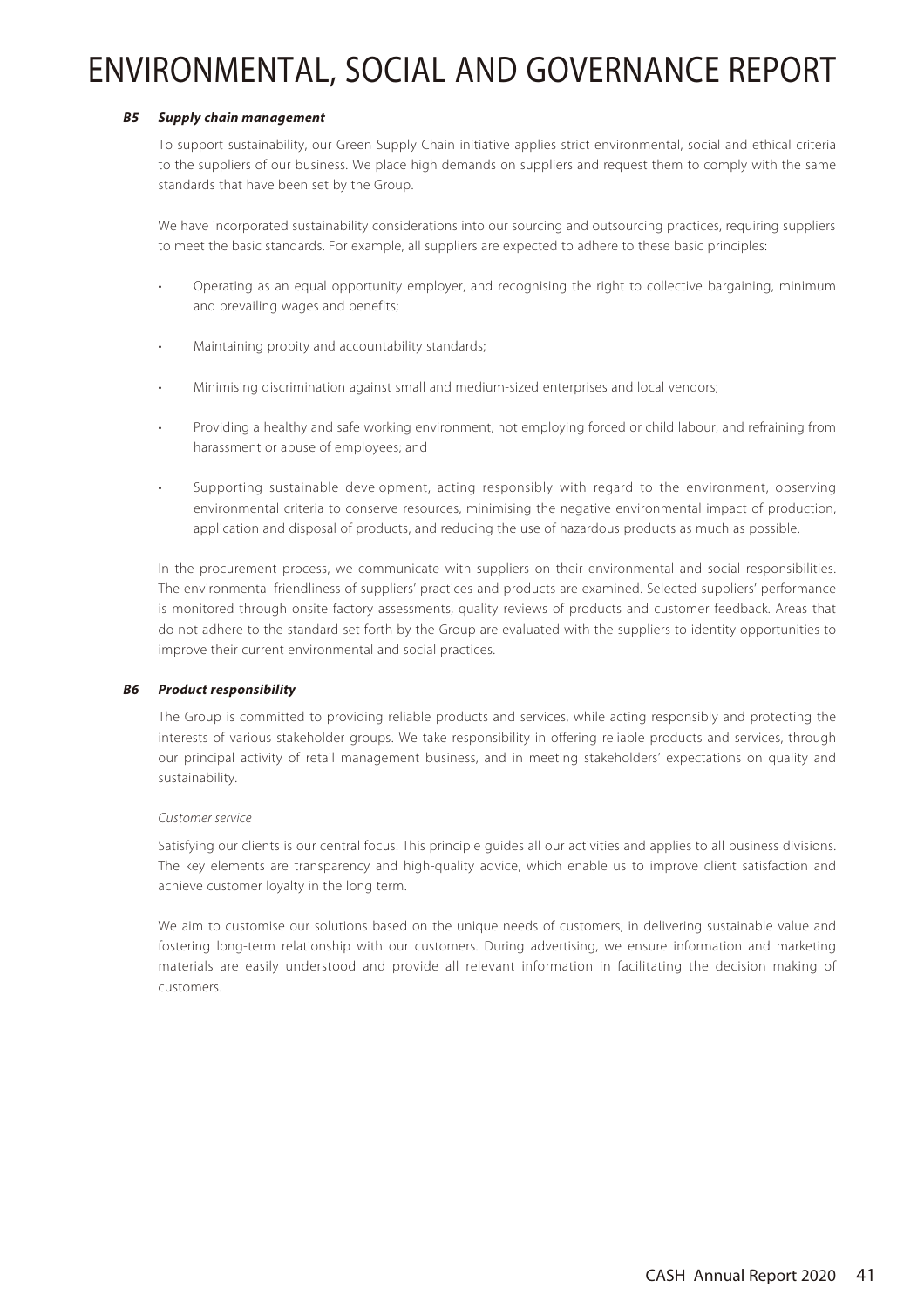#### Quality assurance

In the sales of furniture and household items, we strive to achieve the highest standard in terms of quality, safety, and consistency. To safeguard our baseline, we involve an independent Quality Assurance Team in assuring product quality and safety. The team assures the satisfaction of customer expectations by the following means:

- Product development review of new designs, examination of product specifications, analysis of customer expectation conformance;
- Supplier assessment inspection of suppliers' capability in satisfying quality requirements, solving supply problem by establishing communication channels with suppliers;
- Pre-shipment inspection inspection of functionality and safety of finished goods to ensure conformance to required specifications; and
- Complaint handling review of product defects and mismatches against customer expectation, provision of improvement plans on product quality.

Pricerite has received Q-Mark Service Certification from Hong Kong Q-Mark Council since 2006, and TMF has received the certification since 2018. The certification recognises our competency on providing high standards of service to customers.

### Handling of personal data

The Group strictly adheres to regulatory requirements of data privacy, through fulfilling high security and confidentiality. We are committed to maintaining and protecting personal data.

Internal policy has been established to govern the collection and handling of personal data received from a data subject. Under our data protection principles, a Privacy Policy Statement ("PPS") is acknowledged to enable the public to ascertain the data user's general policies and practices in relation to the collection, holding and use of individual personal data.

Furthermore, in accordance with our data protection principles, a Personal Information Collection Statement ("PICS") is acknowledged whenever there is collection of personally identifiable information from individuals to notify data subjects of certain matters in relation to specific collections of personal information from them. The Group will not use or provide personal data to any person for use in direct marketing unless we have obtained the data subject's consent in writing. Meanwhile, the Group maintains a sound safety system and protective measures to prevent unauthorised use of personal data.

There were no material non-compliance issues noted regarding product responsibility as required by related laws and regulations during the Reporting Period.